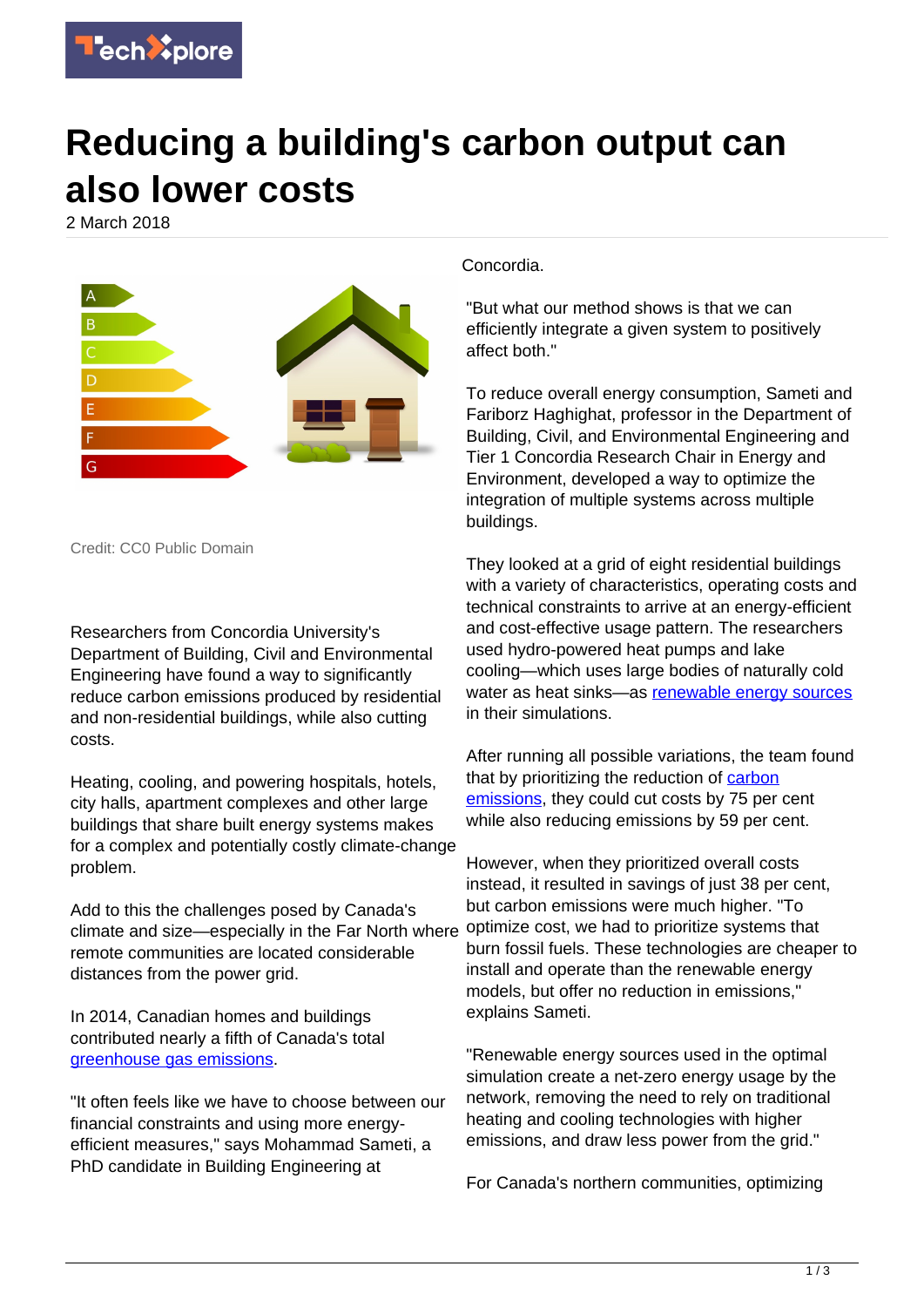

energy usage in this manner offers the chance to integrate technologies better suited to their remote locations far from the power grid and fossil-fuel supplies.

The researchers' findings were published in December by the journal Applied Energy.

The virtual model tested by Haghighat and Sameti considered multiple renewable and non-renewable energy sources.

They also had to consider issues within the grid—for example, the age of buildings or how their energy use can change at different times or during different seasons.

"Because of the complexity of the problem and the large number of decision variables involved, we needed to run all possible variables," said Haghighat.

They demonstrated that a significant reduction in carbon emissions is possible without changing all systems in all buildings in a grid—a process that has to happen slowly with periodic investment in new equipment.

As a result, their methodology can be applied as changes are made to a system over time.

This research aims to further lower both carbon emissions and overall costs by optimal integration and sizing of [energy storage systems](https://techxplore.com/tags/energy+storage+systems/) (both thermal and electrical) into the community. The ultimate goal will be the successful optimization of a netzero energy district (nZED).

To make widespread adoption of their methods a reality, Sameti and Haghighat are hard at work on expanding its application to ever more complex networks.

 **More information:** Mohammad Sameti et al, A two-level multi-objective optimization for simultaneous design and scheduling of a district energy system, Applied Energy (2017). [DOI:](http://dx.doi.org/10.1016/j.apenergy.2017.09.046) [10.1016/j.apenergy.2017.09.046](http://dx.doi.org/10.1016/j.apenergy.2017.09.046)

Provided by Concordia University